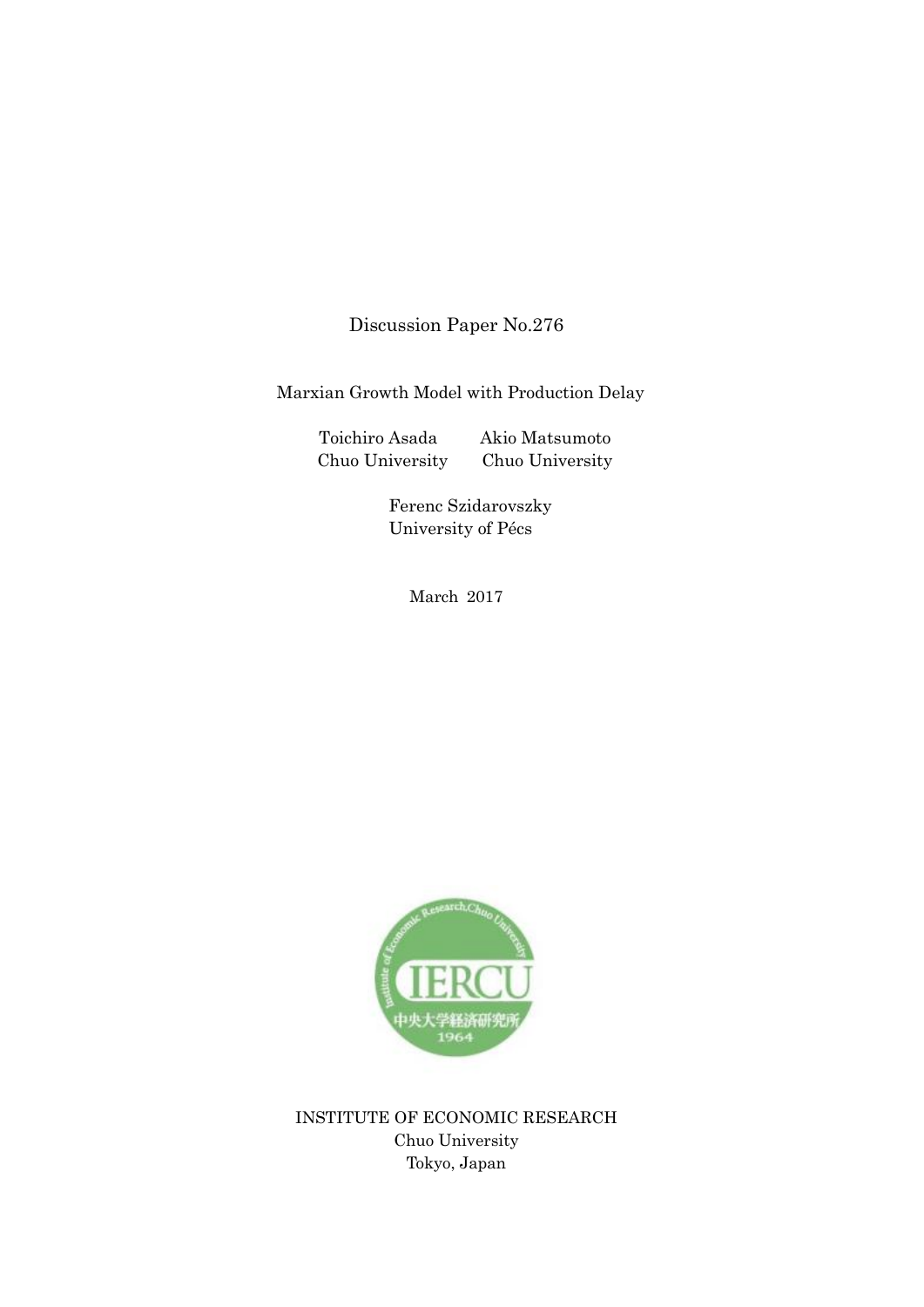# Marxian Growth Model with Production Delay\*

Toichiro Asada,<sup>†</sup>Akio Matsumoto<sup>‡</sup>and Ferenc Szidarovszky<sup>§</sup>

#### Abstract

In this study we demonstrate the possibility of persistent oscillations of national income in ala Marxian growth model with consumption and investment sectors. Three main results are shown. First, the existence of the steady state is confirmed. Second, the discrete-time dynamic model augmented with pollution effects generates simple as well as complex dynamics. Finally, the continuous-time dynamic model with production delay gives rise to regular as well as erratic dynamics. These findings indicate that the Marxian growth model with nonlinearity and production delay may explain various dynamic phenomena of economic variables.

Keywords: Marxian growth model, Pollution effect, Production delay, Complex dynamics, Discrete-time dynamics, Continuous-time dynamics

The authors highly appreciate the Önancial supports from the MEXT-Supported Program for the Strategic Research Foundation at Private Universities 2013-2017, the Japan Society for the Promotion of Science (Grant-in-Aid for Scientific Research (C), 25380238, 26380316, 16K03556) and Chuo University (Joint Research Grant). The usual disclaimer applies.

<sup>&</sup>lt;sup>†</sup>Professor, Department of Economics, Senior Researcher, International Center for further Development of Dynamic Economic Research, Chuo University, 742-1, Higashi-Nakano, Hachio ji, Tokyo, 192-0393, asada@tamacc.chuo-u.ac.jp

<sup>&</sup>lt;sup>‡</sup>Professor, Department of Economics, Senior Researcher, International Center for further Development of Dynamic Economic Research, Chuo University, 742-1, Higashi-Nakano, Hachio ji, Tokyo, 192-0393, akiom@tamacc.chuo-u.ac.jp

 $\S$ Professor, Department of Applied Mathematics, University of Pécs, Ifjúság u. 6., H-7624, PÈcs, Hungary, szidarka@gmail.com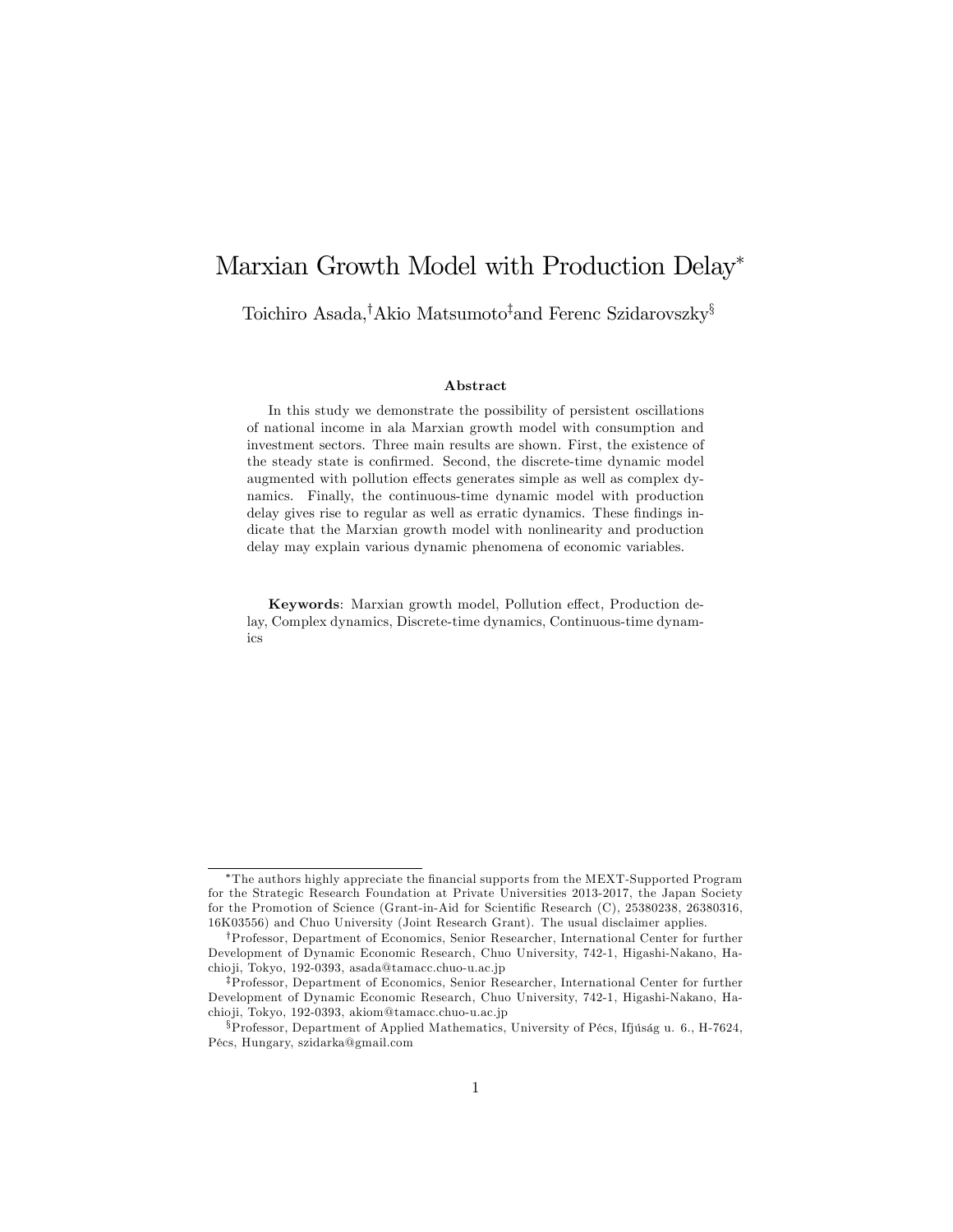### 1 Introduction

Applying the recent development of nonlinear dynamic theory to a Marxian two-sector growth model, we aim to reconsider the provocative result, "the inevitable breakdown of capitalism," that scientific socialism advocates. We first demonstrate convergence to a steady state of the growth model and then the possible birth of persistent oscillations that is inevitable phenomenon observed in an actual economy.

It has been well known that the two underpinnings of Marxian economics are the theory of surplus value and the theory of historical materialism. The former measures worker exploitation by capitalism that might be a source of the instability of the capitalist system. The latter describes the law of society that social phenomena obey as natural phenomena obey the law of nature. Accordingly social evolution to the socialist society from the capitalist society through the end of capitalism is historical inevitability. It is often mentioned that Japanese Marxian economist, Nobuo Okishio, formulated the theory of surplus value and proved many Marxian theorems. Among others, Okishio (1955) confirmed that the exploitation of surplus labor is the necessary condition for the existence for positive profit, which was later called "Marxian Fundamental Theorem" by Japanese mathematical economist, Michio Morishima. Recently, mathematical formalization of the historical materialism has begun (see Yamashita and Ohnishi (2002), Ohnishi (2014) and , for example). Using the basic structure of the neoclassical optimal growth model, a two-sector growth model with labor being the primary factor of production is constructed. It shows historical transition from the beginning of the capital accumulation caused by the Industrial Revolution to the end of the capitalism at which the capital accumulation arrives at the saturation point and thus stops further development. In the existing literature of Marxian economics, however, not much has yet been revealed with respect to the circumstances under which capital accumulation exhibits persistence cyclic oscillations that are frequently observed in actual economic data. In particular, many researchers have been involved to explain why an economy áuctuates since the pioneering works by Kalecki (1935), Samuelson (1939), Kaldor (1940), Hicks (1950), Goodwin (1951), to name only a few. The main purpose of this study is to demonstrate the possibility of persistent fluctuations of national income as well as capital accumulation under Marxian circumstances when both negative effects on production caused by the capital accumulation and production delays are taken into account.

The rest of the paper is organized as follows. In the next section, we reconstruct a simplified Marxian two-sector growth model and confirm saturation of the capital accumulation. In Section 3, we examine dynamics in discretetime scales after introducing time-to-build technology and pollution effect of the capital. In Section 4 the same dynamic model is cast into a continuous-time framework focusing on a destabilizing role of the production delay. Section 5 offers concluding remarks.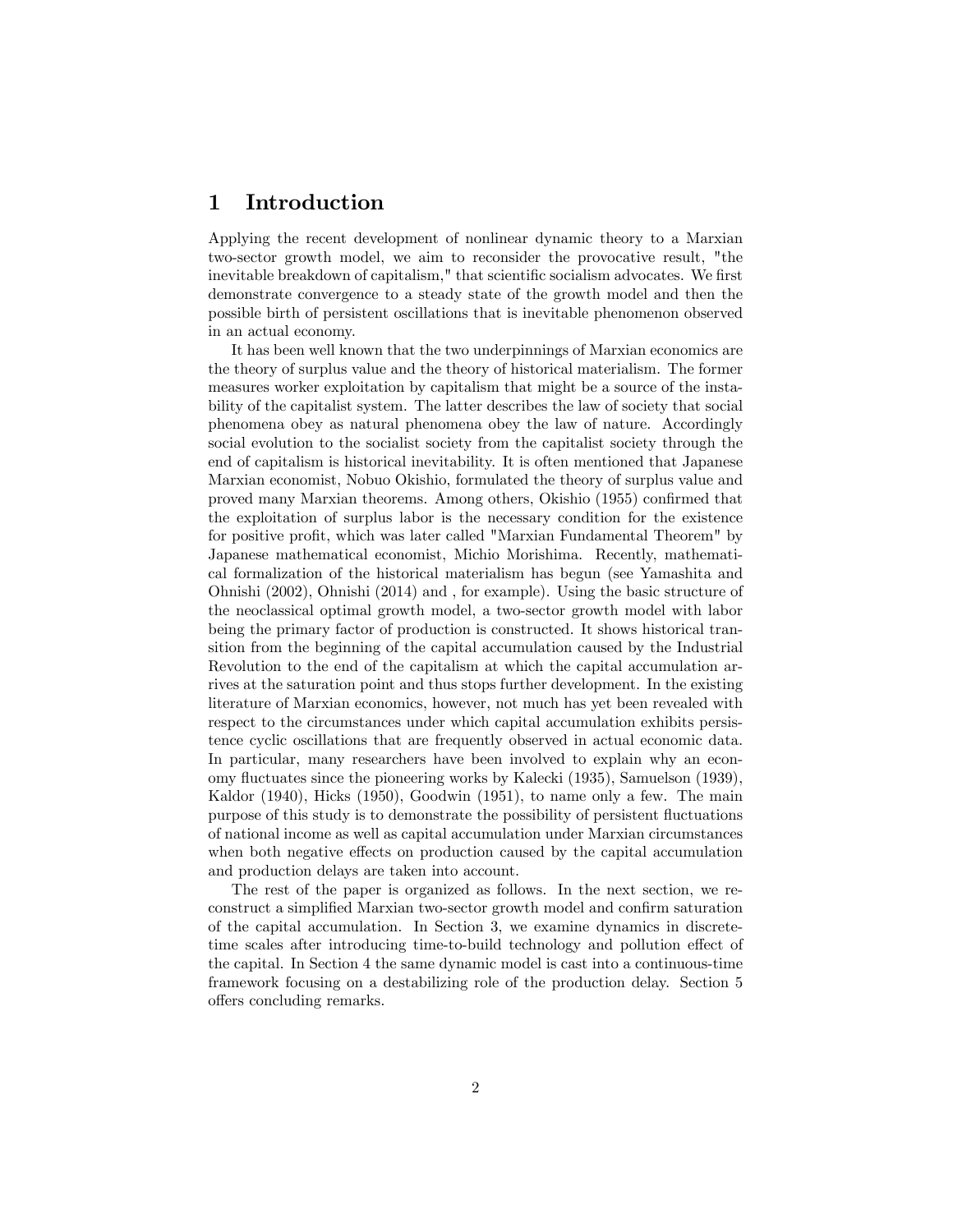### 2 Marxian Growth Theory

Recapitulating the basic elements of the Marxian growth model examined by Takahashi (2011), we consider an economy with two sectors in which capital and consumption goods are produced in the capital goods sector and in the consumption goods sector, respectively. It is assumed that both sectors are characterized by Cobb-Douglas production functions. Denoting production of capital goods (i.e., investment) by  $Y_1$  and production of consumption goods by  $Y_2$ 

$$
Y_1 = A_1 K_1^{\beta} L_1^{1-\beta}, \ 0 < \beta < 1 \tag{1}
$$

and

$$
Y_2 = A_2 K_2^{\alpha} L_2^{1-\alpha}, \ 0 < \alpha < 1 \tag{2}
$$

where  $A_i$  denotes the production technology level,  $K_i$  and  $L_i$  are capital and labor in sector  $i$   $(i = 1, 2)$  satisfying

$$
A_i > 0
$$
,  $K_1 + K_2 = K > 0$  and  $L_1 + L_2 = L > 0$ .

K and L are the total amount of capital goods and total population. L is assumed to be constant only for the sake of analytical simplicity whereas the capital goods is changing according to the capital accumulation equation,

$$
\dot{K}(t) = Y_1(t) - \delta K(t) \tag{3}
$$

where the dot over a variable means time derivative and  $\delta > 0$  is the depreciation rate of capital. Equilibrium in the consumption goods market is described by

$$
Y_2(t) = wL
$$

where  $w$  is the wage rate. It is further assumed that production factors are constant proportions of the existing total amounts,

$$
K_1 = \gamma K \, , \, K_2 = (1 - \gamma)K \text{ with } 0 < \gamma < 1 \tag{4}
$$

and

$$
L_1 = \varepsilon L, L_2 = (1 - \varepsilon)L \text{ with } 0 < \varepsilon < 1. \tag{5}
$$

The next task is to construct a dynamic equation of the model by substituting  $(4)$ ,  $(5)$  into  $(3)$ ,

$$
\dot{K}(t) = A_1 \left[ \gamma K(t) \right]^{\beta} \left( \varepsilon L \right)^{1-\beta} - \delta K(t).
$$

Dividing both sides of the last equation by  $L$  and introducing the new variable,  $k = K/L$ , present an accumulation equation of the percapita capital,

$$
\dot{k}(t) = A_1 \left[ \gamma k(t) \right]^{\beta} \varepsilon^{1-\beta} - \delta k(t)
$$

that is simplified as

$$
\dot{k}(t) = ak(t)^{\beta} - \delta k(t) \text{ with } a = A_1 \gamma^{\beta} \varepsilon^{1-\beta} > 0.
$$
 (6)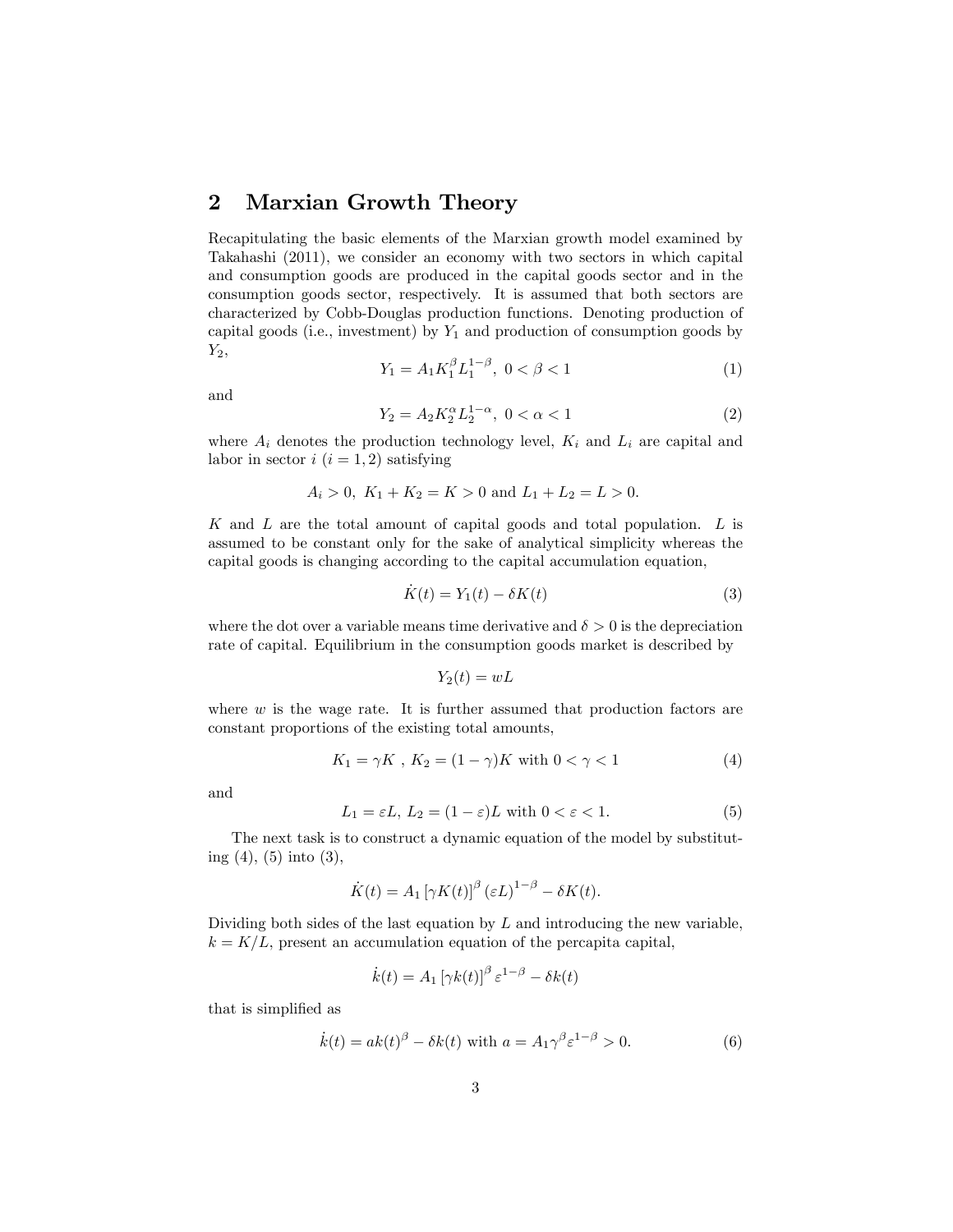This is the fundamental equation of the Marxian growth model. The steady state of the percapita capital is

$$
k^* = \left(\frac{a}{\delta}\right)^{\frac{1}{1-\beta}}.
$$

Under the well-behaved Cobb-Douglas production function, the stability of  $k^*$ is confirmed, that is,  $k(t)$  approaches  $k^*$  monotonically as  $t \to \infty$ , regardless of the initial value of  $k(0) > 0$  and  $k(0) \neq k^*$ . We summarize the results obtained:

**Theorem 1** The steady state values are obtained as

$$
K^* = k^*L, \ Y_1^* = a_1L \ and \ Y_2^* = a_2L
$$

where

$$
a_1 = A_1 \gamma^{\beta} \varepsilon^{1-\beta} (k^*)^{\beta} > 0
$$
 and  $a_2 = A_2 (1-\gamma)^{\alpha} (1-\varepsilon)^{1-\alpha} (k^*)^{\alpha} > 0$ 

and each variable monotonically converges to its corresponding equilibrium value as  $t \to \infty$ .

Since  $Y_2^*$  can be rewritten as

$$
Y_2^* = a_2'(1 - \varepsilon)^{1 - \alpha} \varepsilon^{\alpha} \tag{7}
$$

with

$$
a_2'=A_2(1-\gamma)^\alpha\left(\frac{A_1\gamma^\beta}{\delta}\right)^{\frac{a}{1-\beta}}L,
$$

differentiating equation (7) with respect to  $\varepsilon$ , equating it to zero and solving the resultant equation yields the optimal labor allocation ratio that maximizes consumption  $Y_2^*$ ,

 $\varepsilon^* = \alpha.$ 

Notice the resemblance between the Marxian and neoclassical (i.e., Solow-Swan) growth models. The optimal labor allocation that maximizes consumption is determined in the Marxian model where as the optimal saving rate that maximizes consumption is determined in the neoclassical model.

#### 3 Pollution Effect and Production Delay

We have seen that all trajectories of  $k(t)$  monotonically approach the steady state in the continuous-time framework. In a real economy, we often observe first that production process may require gestation (i.e., time-to-build technology) and/or information lag and second that production process could be described by strong nonlinear production functions. Considering these points, we modify the model  $(6)$  by augmenting sufficient nonlinearities and a time delay. Concerning nonlinearities, we consider a "pollution effect" caused by increasing concentration of capital according to a multiplicative term,  $(m-k)^{\eta}$  with  $\eta > 0$ .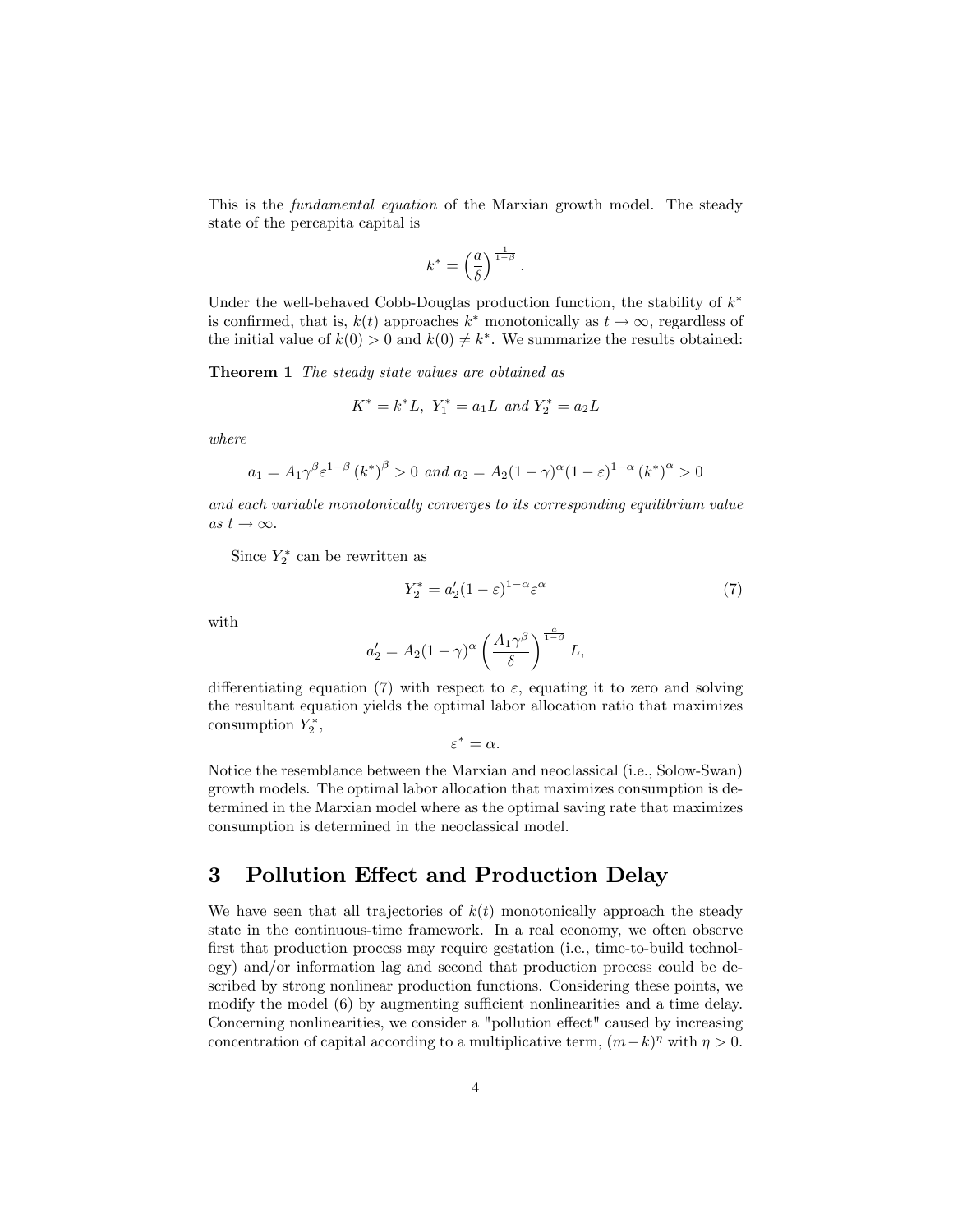The production technology is modified such that per capita output is produced according to the function,

$$
y = ak^{\beta}(m-k)^{\eta}
$$
 (8)

For a smaller  $k$ , the first factor is small and this term does not make any essential contribution to per capita production. On the other hand, for a larger  $k$  close to  $m$ , productivity is largely reduced due to a negative (i.e., pollutant) effect on per capita production. For the sake of analytical simplicity, we assume  $\beta = 1$ ,  $\eta = 1$  and  $m = 1$  with which the production function becomes

$$
y = ak(1 - k). \tag{9}
$$

This is considered to be the  $AK$  production function taking the influence of pollution into account as a first approximation. Concerning the time delay, we reformulate the model in discrete time in which economic activities and decisions are made at discrete time intervals. The aim of this section is to verify whether the dynamic emerging in the fundamental equation in continuous time are robust with respect to these modifications. Replacing  $k(t)$  with  $k_{t+1} - k_t$ reduces model (6) to

$$
k_{t+1} = ak_t(1 - k_t) + (1 - \delta)k_t.
$$
\n(10)

Introducing the new variable

$$
x = \frac{a}{a + (1 - \delta)}k
$$

reduces equation (10) to the logistic equation

$$
x_{t+1} = \theta x_t (1 - x_t) \text{ with } \theta = a + (1 - \delta). \tag{11}
$$

A positive fixed point is obtained for  $\theta > 1$ ,

$$
x^* = \frac{\theta - 1}{\theta}.\tag{12}
$$

The dynamics of  $k_t$  generated by the fundamental equation in discrete time is equivalent to the dynamics of  $x_t$  controlled by the logistic equation (11). The dynamic structure of the logistic equation has been extensively studies so far and it is now well-known that it can generate a wide variety of dynamics ranging from monotonic convergence to chaotic fluctuations, depending on the value of the parameter  $\theta$ . For  $0 < \theta \leq 1$ , the fixed point is zero, which is eliminated for further investigation since it is economically unrealistic. We will perform numerical simulations under different values of  $\theta > 1$ .

In the first simulation illustrated in Figure 1, we start with an initial condition  $x_0 = 0.8$  and  $\theta$  is taken to be 1.5. The percapita capital quickly and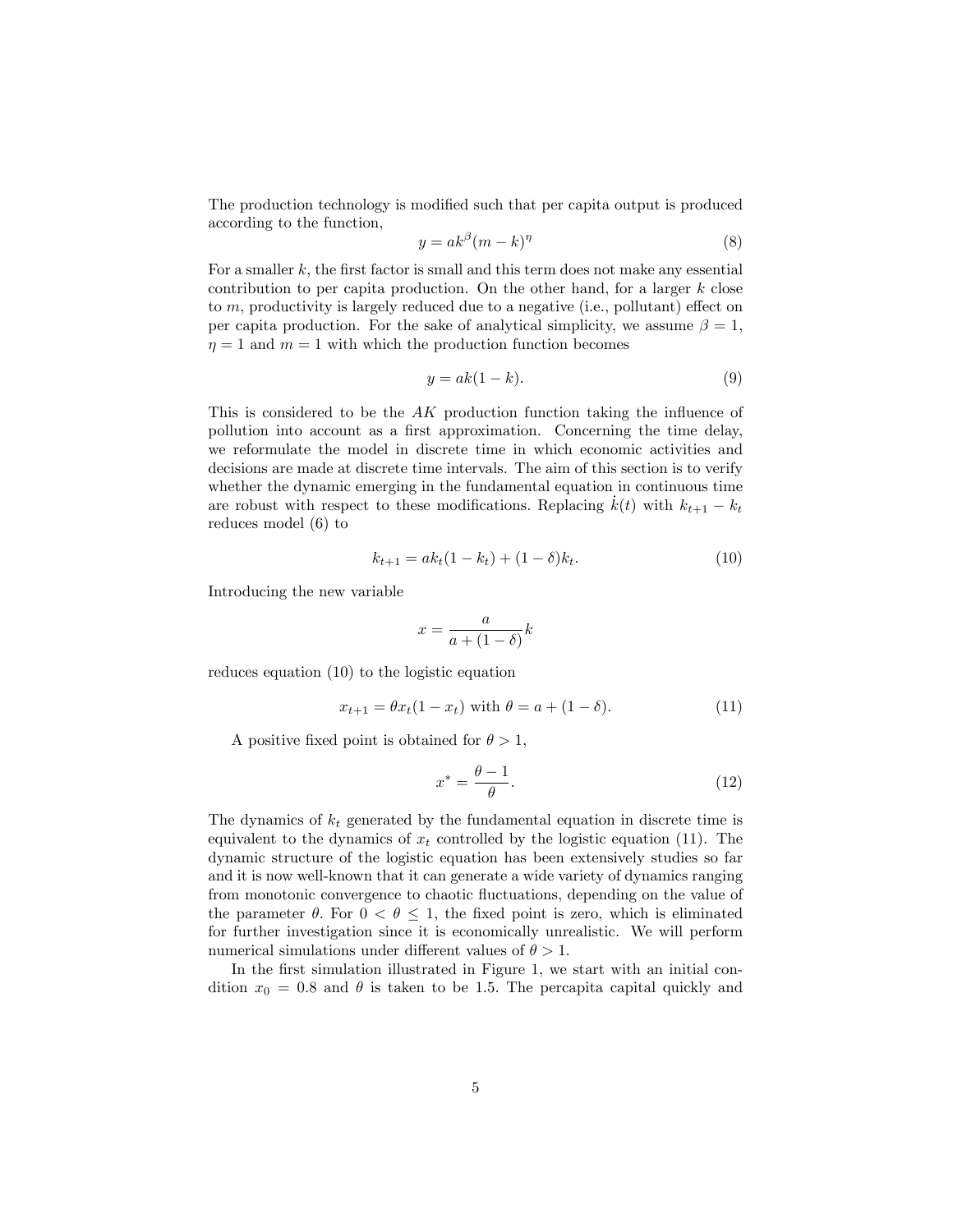monotonically converges to the positive fixed point.



Figure 1. Monotonic convergence to  $x^*$ 

The second simulation illustrated in Figure 2 is performed taking the same initial value of  $x_0$  and  $\theta = 2.9$ . The time trajectory shows dumping oscillations approaching to the positive fixed point.



Figure 2. Oscillatory convergence to  $x^*$ 

We still take the same initial value of x but increase the value of  $\theta$  to 3.5. The resulting third simulation is illustrated in Figure 3 in which the time trajectory shows persistent oscillations (i.e., a period-4 cycle). The fixed point is locally unstable since the derivative of the logistic equation evaluated at the Öxed point is greater than unity in absolute value,

$$
\left|\frac{dx_{t+1}}{dx_t}\right| > 1.
$$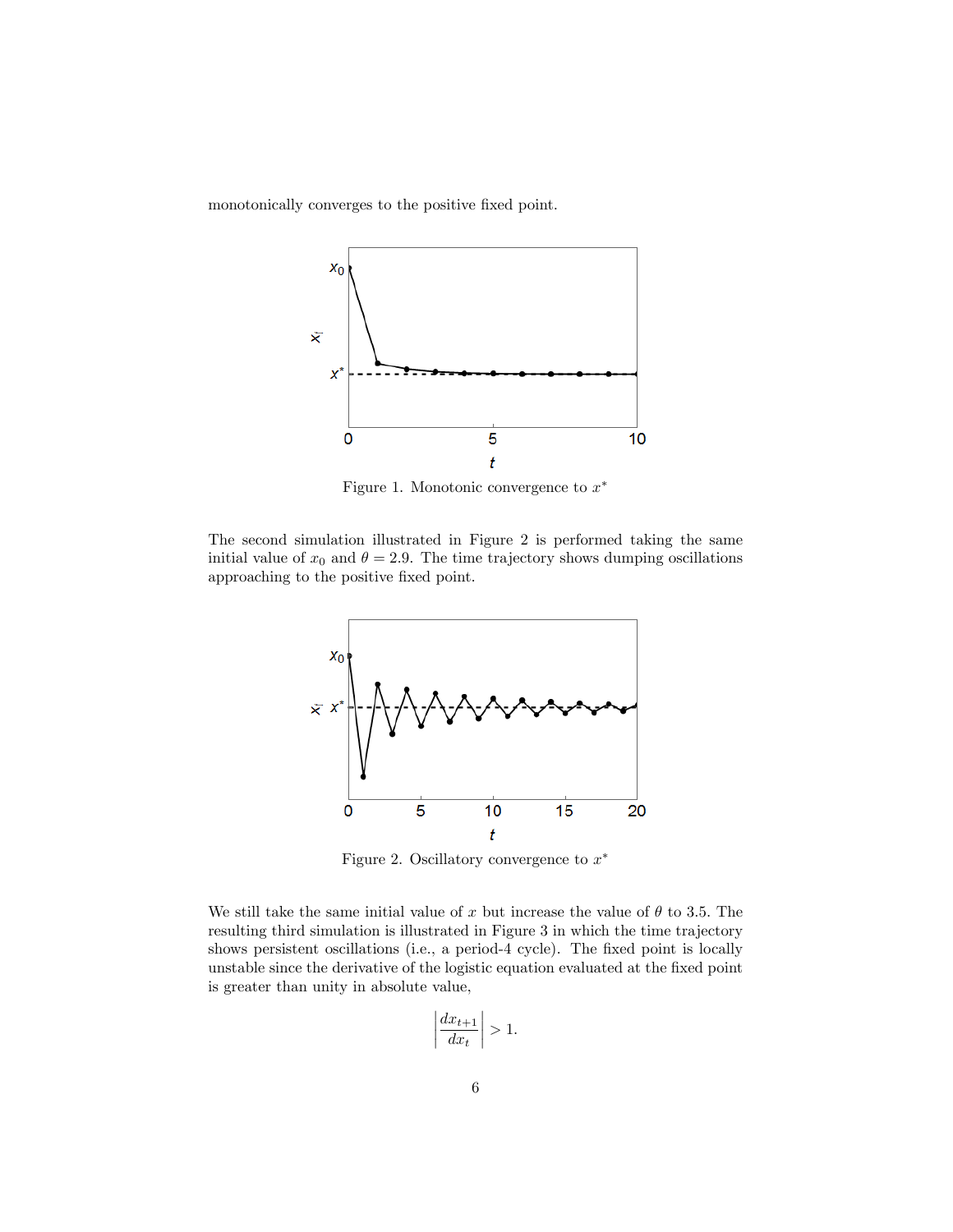However the nonlinearity of the logistic equation prevents unstable trajectories from diverging. In consequence the time trajectory neither converges to the fixed point nor diverges in the large.



Figure 3. Periodic oscillations around  $x^*$ 

The fourth and last simulation was done with the initial value  $x_0 = 0.45$  and  $\theta = 4$ <sup>1</sup>. As is seen in Figure 4, the time trajectory exhibits persistent and irregular (i.e., chaotic) oscillations.



Figure 4. Chaotic oscillations around  $x^*$ 

We can summarize the simulations results as follows:

**Theorem 2** The steady state of  $k$  is defined by

$$
k^* = \frac{\theta - 1}{\theta - 1 + \delta} \text{ for } \theta > 1
$$

<sup>&</sup>lt;sup>1</sup>For  $\theta > 4$ , the dynamic equation (10) generates time trajectories going to negative infinity. Such dynamics is economically meaningless and thus is also eliminated from further investigation.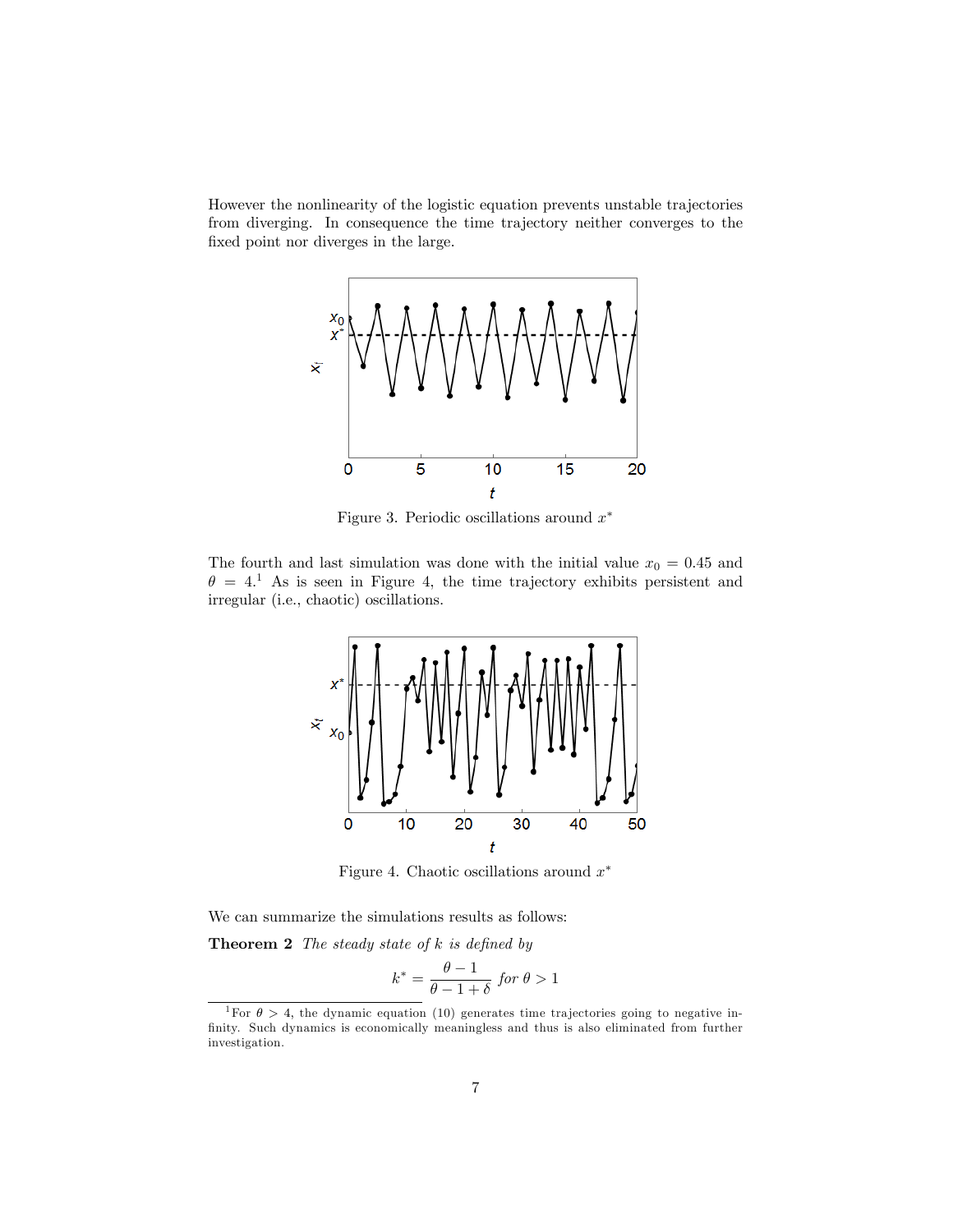and follows the dynamics described as

- (1) monotonic convergence to zero for  $0 < \theta < 1$ ,
- (2) monotonic convergence to  $k^*$  for  $1 < \theta \leq 2$ ,
- (3) oscillatory convergence to  $k^*$  for  $2 < \theta \leq 3$ ,
- (4) periodic oscillations around  $k^*$  for  $\theta$  being close to 3,
- (5) aperiodic oscillations around  $k^*$  for  $\theta$  being close to 4.

### 4 Hopf Bifurcation of Capital Accumulation

In this section we focus on the case in which economic activities and decisions run continuously and then investigate the effects caused by the production delay in the continuous-time scales.<sup>2</sup> To this end, we return to equation  $(6)$  with a different type of production function that possesses essentially the similar nonlinear property,

$$
y = ak^{\beta}e^{-nk}
$$

with  $\eta > 0$ . This function takes a mound-shaped profile that has zero value at  $k = 0$ , increases for  $k < \beta/\eta$ , decreases for  $k > \beta/\eta$  and converges to zero as  $k \to \infty$  $\infty$ . It has the maximum value at  $k = \beta/\eta$ , implying that the negative pollutant effect caused by increasing concentration of capital is defined for any  $k > \beta/n$ . With this modified function including production delay and assumption  $\beta = 1$ ,<sup>3</sup> the dynamic equation becomes

$$
\dot{k}(t) = ak(t - \tau)e^{-\eta k(t - \tau)} - \delta k(t) \tag{13}
$$

Multiplying both sides of the above equation by  $\eta$  and introducing the new variable  $x(t) = \eta k(t)$ , simplify the expression,

$$
\dot{x}(t) = ax(t - \tau)e^{-x(t - \tau)} - \delta x(t).
$$
 (14)

The steady state is defined by  $\dot{x}(t) = 0$  and solves the following equation,

$$
x\left(ae^{-x}-\delta\right)=0.
$$

The trivial steady state is  $x = 0$  and the non-trivial steady state denoted by  $x^*$ is

$$
x^* = \log\left[\frac{a}{\delta}\right] \tag{15}
$$

where, to ensure a positive value of the nontrivial steady state, it is assumed throughout the paper that

 $a > \delta.$ 

This inequality assumption is natural since the production technology a contributes to increase the production level (i.e.,  $a > 0$ ) and the depreciation rate  $\delta$  is usually not greater than unity (i.e.,  $\delta \leq 1$ ).

 $2$ This section depends on Matsumoto and Szidarovszky (2011, 2013).

<sup>&</sup>lt;sup>3</sup>See Matsumoto and Szidarovszky (2013) for the case with  $\beta \neq 1$ .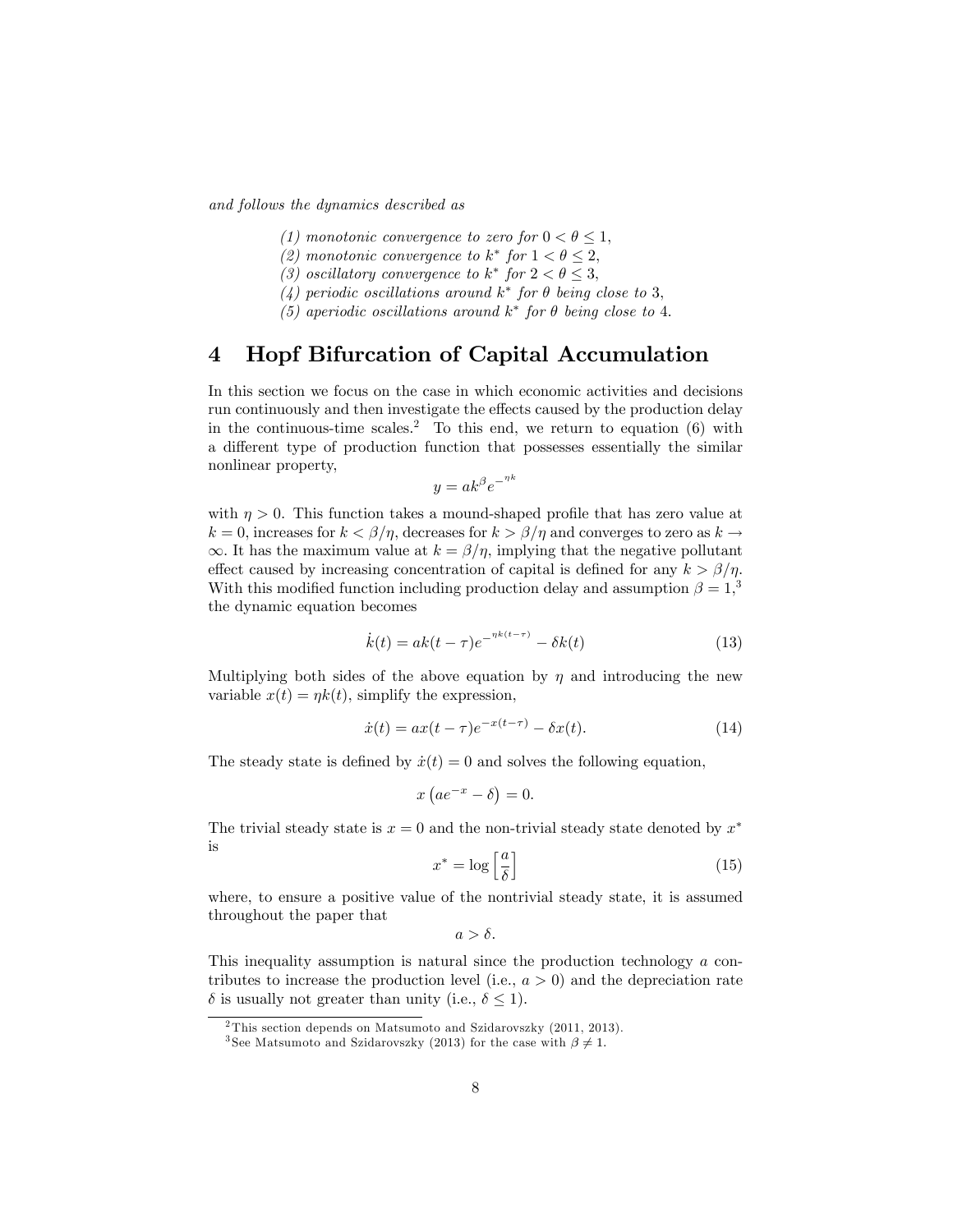Set  $z(t) = x(t) - x^*$ , then  $z(t)$  satisfies

$$
\dot{z}(t) = -\delta z(t) - \delta x^* \left( 1 - e^{-z(t-\tau)} \right) + \delta z(t-\tau) e^{-z(t-\tau)}.
$$

The linearization of the last equation at  $z(t) = 0$  is

$$
\dot{z}(t) = -\delta z(t) - \delta (x^* - 1) z(t - \tau)
$$

and its characteristic equation with a possible solution  $z(t) = e^{-\lambda t}u$  is

$$
\lambda + \delta + \delta \left( x^* - 1 \right) e^{-\lambda \tau} = 0. \tag{16}
$$

It is confirmed that the nontrivial state is locally asymptotically stable for  $\tau = 0$ since  $\delta > 0$  implies  $\lambda = -\delta x^* < 0$ . For  $\tau > 0$ , it is clear that  $\lambda = 0$  does not solve the characteristic equation. At a stability switch, we suppose that  $\lambda = i\omega$ with  $\omega > 0$  is a solution,

$$
i\omega + \delta + \delta(x^* - 1) (\cos \tau \omega - i \sin \tau \omega) = 0.
$$

Separating the real and imaginary parts, we obtain two equations,

$$
\delta(x^* - 1)\cos \tau \omega = -\delta \tag{17}
$$

and

$$
\delta(x^* - 1)\sin \tau \omega = \omega \tag{18}
$$

Adding the squares of these equations yields

$$
\omega^2 = \delta^2 x^*(x^* - 2).
$$

 $\omega$  can be positive if and only if  $x^* > 2$  or equivalently if  $a > \delta e^2$ . Let the positive root of  $\omega$  be denoted by  $\omega_0$ ,

$$
\omega_0 = \delta \sqrt{x^*(x^*-2)} > 0
$$

and solving the real part equation for  $\tau$  yields

$$
\tau_m = \frac{1}{\omega_0} \left[ \cos^{-1} \left( -\frac{1}{x^* - 1} \right) + 2m\pi \right] \text{ for } m = 0, 1, 2, \dots \tag{19}
$$

Solving the imaginary part equation yields the same value of the delay in a different form.

Differentiating the characteristic equation with respect to  $\tau$  presents

$$
\[1 - \delta(x^* - 1)e^{-\lambda \tau}\tau\]\frac{d\lambda}{d\tau} - \delta(x^* - 1)\lambda e^{-\lambda \tau} = 0\]
$$

which is solved for  $(d\lambda/d\tau)^{-1}$ 

$$
\left(\frac{d\lambda}{d\tau}\right)^{-1} = \frac{1 - \delta(x^* - 1)e^{-\lambda\tau}\tau}{\delta(x^* - 1)\lambda e^{-\lambda\tau}}
$$

$$
= \frac{1}{\delta(x^* - 1)\lambda e^{-\lambda\tau}} - \frac{\tau}{\lambda}.
$$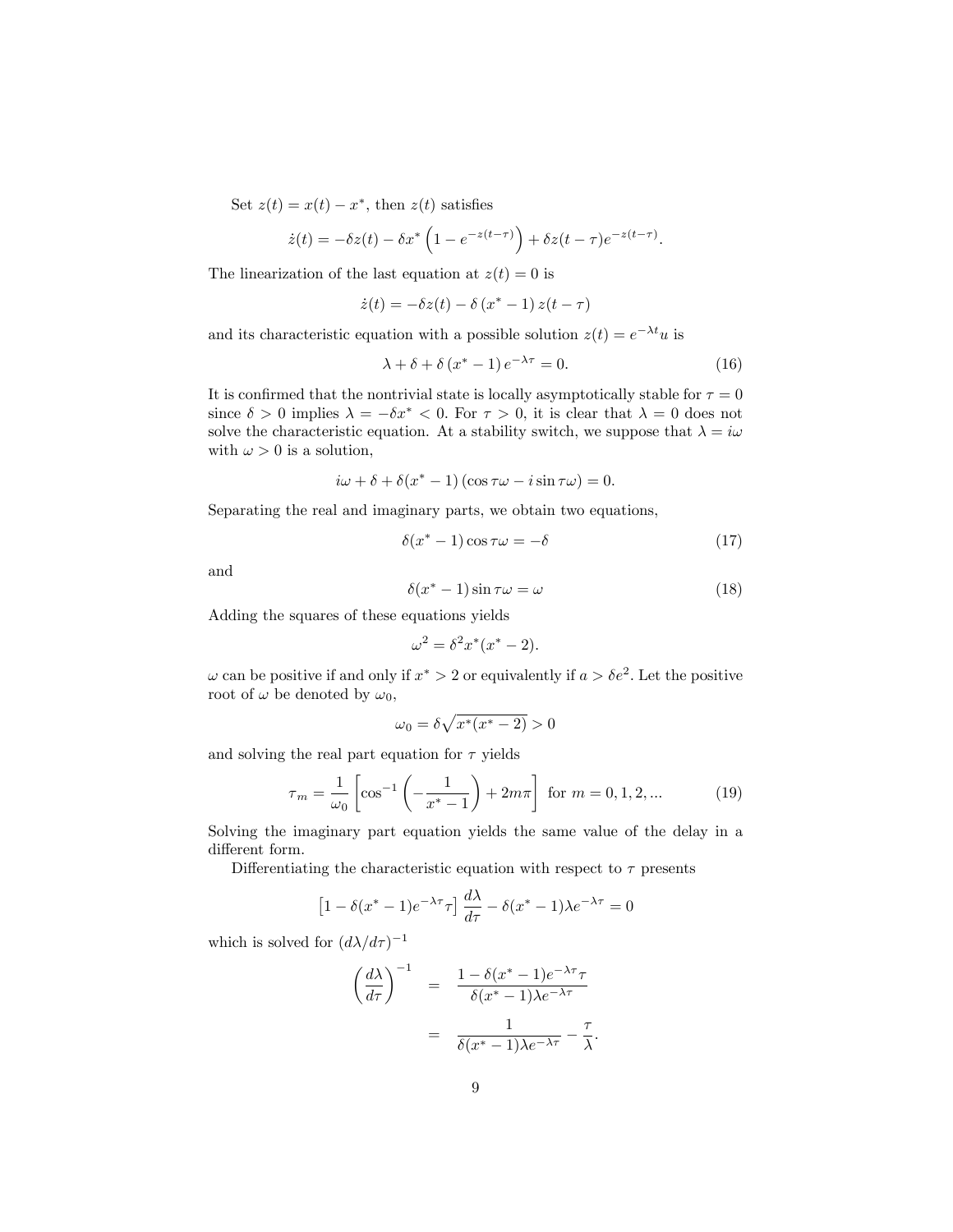Using the characteristic equation,

$$
\delta(x^* - 1)e^{-\lambda \tau} = -(\lambda + \delta),
$$

substituting  $\lambda = i\omega$  and taking the real part yield

$$
\begin{aligned} \text{Re}\left[\left(\frac{d\lambda}{d\tau}\right)_{\lambda=i\omega}^{-1}\right] &= \left[\text{Re}\left[\frac{1}{-\lambda(\lambda+\delta)}\Big|_{\lambda=i\omega}\right] \\ &= \left[\text{Re}\left[\frac{1}{\omega^2-i\delta\omega}\right] \right] \\ &= \frac{1}{\omega^2+\delta^2} > 0. \end{aligned}
$$

So at the smallest critical value  $\tau_0$  stability is lost and cannot be regained later. We then have the following results:

Theorem 3 For the capital accumulation equation, the following hold:

- (1) If  $\delta < a \leq \delta e^2$ , then  $k^* = x^* / \eta$  is locally asymptotically stable.
- (2) If  $a > \delta e^2$ , then  $k^* = x^* / \eta$  is asymptotically stable for  $\tau < \tau_0$  and unstable for  $\tau > \tau_0$ .
- (3) For  $a > \delta e^2$ ,  $k^* = x^* / \eta$  loses stability and undergoes Hopf bifurcation at  $\tau = \tau_0$ ,

where  $\tau_0$  is defined as

$$
\tau_0=\frac{\cos^{-1}\left(-\frac{1}{\eta k^*-1}\right)}{\delta\sqrt{\eta k^*(\eta k^*-2)}}.
$$

We now perform simulations to confirm the theoretical results. We take  $\alpha = 5$ ,  $\eta = 1$  and  $\delta = 0.2$  for which the positive steady state is ensured. Further the critical value of the length of the delay is

$$
\tau_0 = \frac{\cos^{-1}\left(-\frac{1}{k^*-1}\right)}{\delta\sqrt{k^*(k^*-2)}} \simeq 5.145.
$$

In the first simulation, we take  $\tau = 3 < \tau_0$  and thus have convergence to the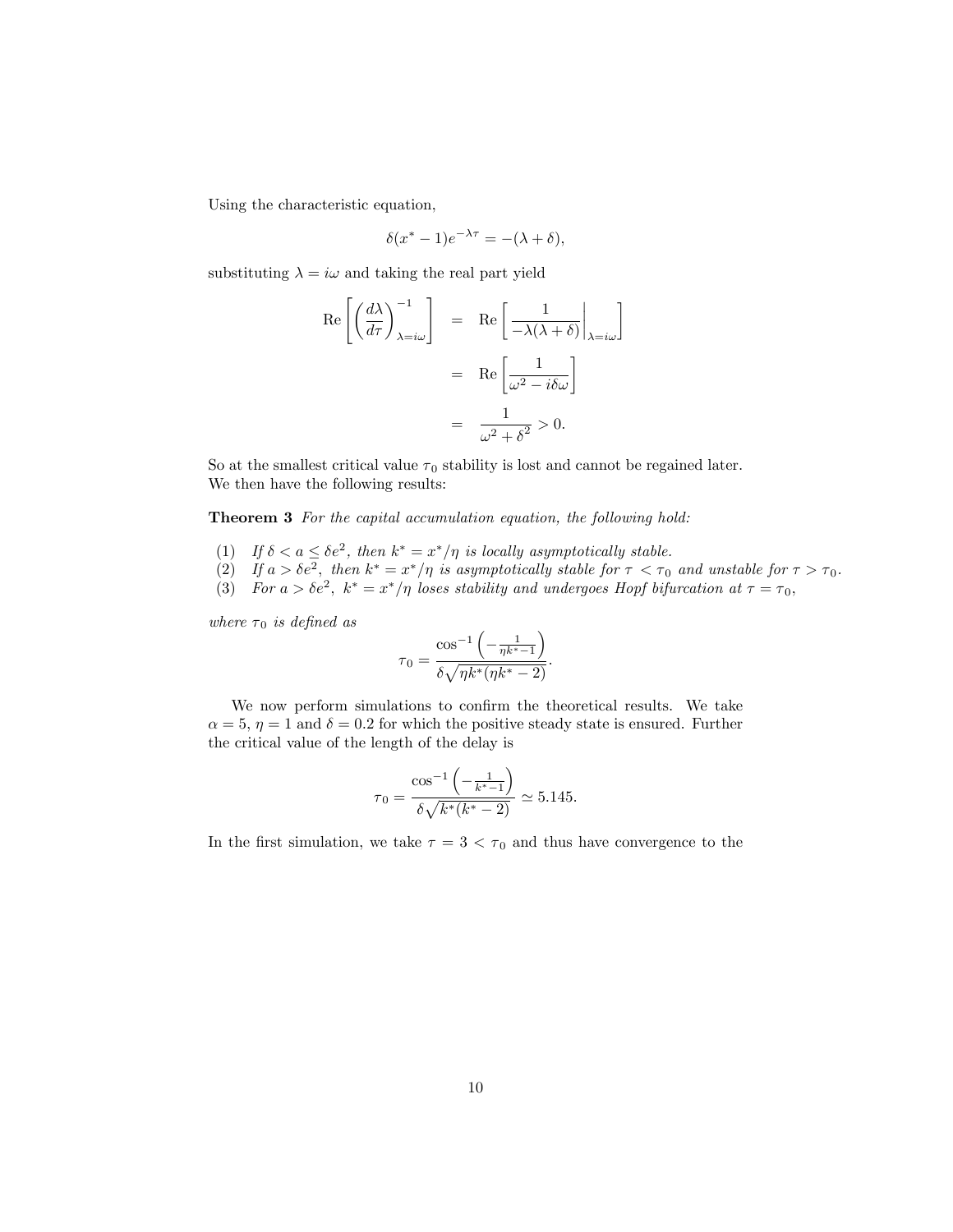steady state  $k^*$  as shown in Figure 5.



Figure 5. Oscillatory convergence

In the second simulation, we increase the value of  $\tau$  to  $6 > \tau_0$ . which violates the stability condition. As a result, a limit cycle emerges via a Hopf bifurcation according to parts (2) and (3) of Theorem 2.



Figure 6. Emergence of limit cycle

In the third simulation, we further increase the value of  $\tau$  to 30, with which the delay equation (13) gives rise to erratic behavior of  $k(t)$ .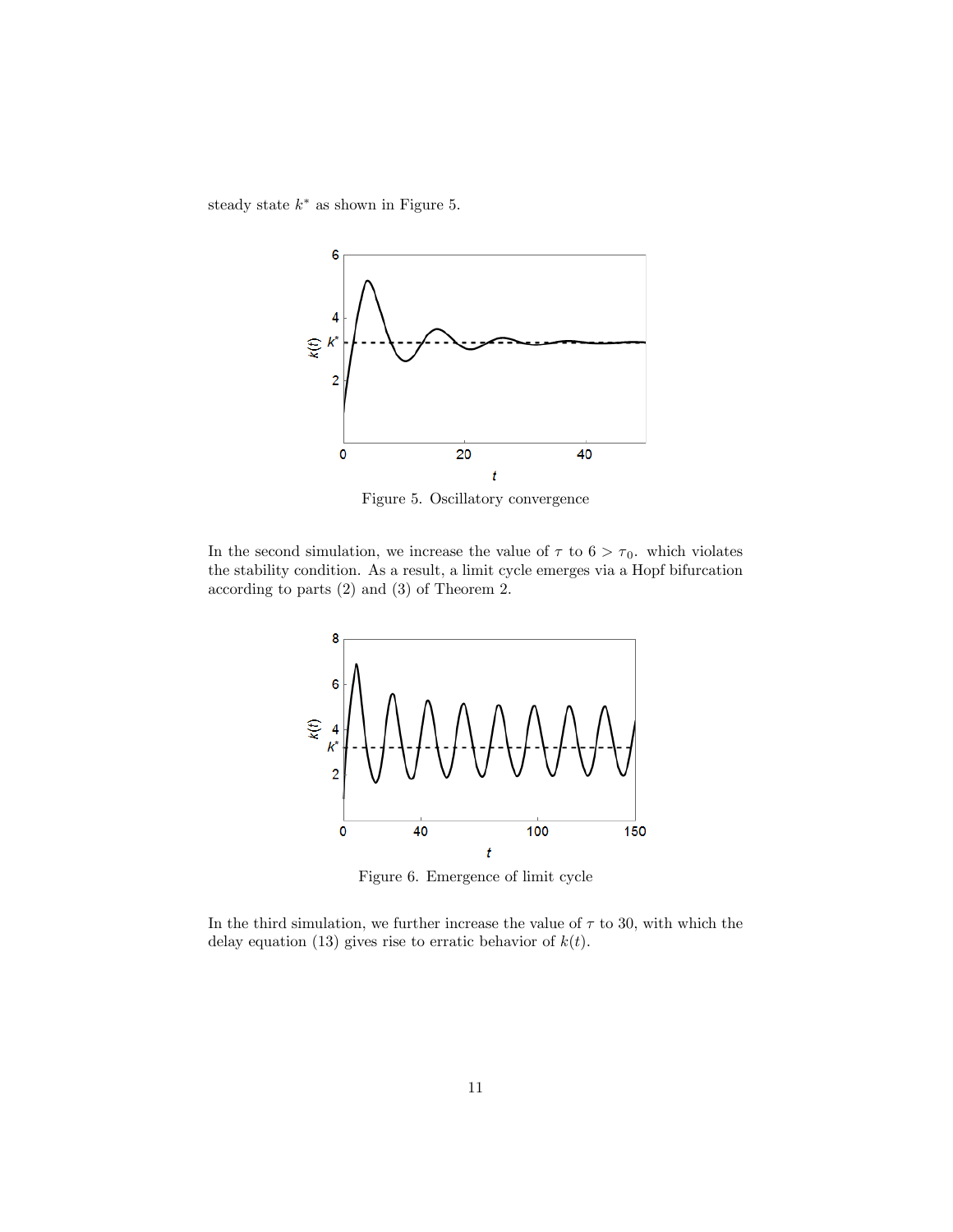

Figure 7. Chaotic oscillations

## 5 Concluding Remarks

In Section 2 of this paper, we have reconstructed a Marxian two sector growth model that is similar to the neoclassical growth model and then shown that any trajectory converges to the positive steady state. From the Marxian economic point of view, this convergence implies the end of capitalism in a sense that the economy ceases to grow. In Sections 3 and 4, we have demonstrated the existence of persistent cyclic áuctuations in the same model if we take into two essential elements, nonlinearity caused by the strong capital accumulation and a delay in the production process. In particular, dynamics in the discrete-time framework exhibits wide variety of dynamics ranging from monotonic convergence to complex dynamics involving chaos whereas dynamics in the continuous-time framework is characterized by the stability switching curve: the steady state is asymptotically stable if the length of the delay is below the curve, loses stability just on the curve and bifurcates to a limit cycle if above the curve. With these results the paper highlights the fact that nonlinearity and delay are essential ingredients for the emergence of persistent oscillations even in the simplified Marxian economic growth model.